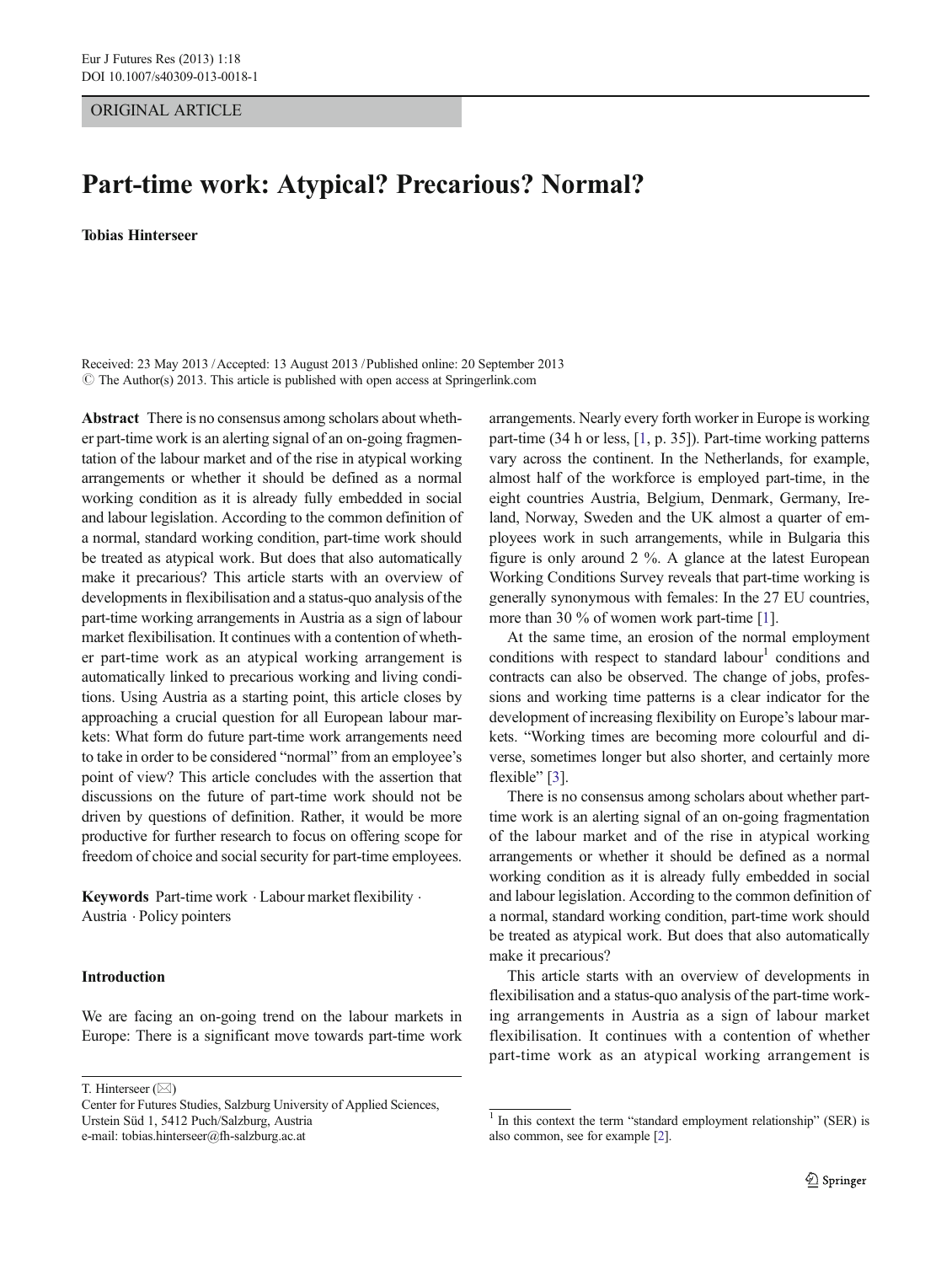automatically linked to precarious working and living conditions. Using Austria as a starting point, this article closes by approaching a crucial question for all European labour markets: What form do future part-time work arrangements need to take in order to be considered "normal" from an employee's point of view?

This article concludes with the assertion that discussions on the future of part-time work should not be driven by questions of definition. Rather, it would be more productive for further research to focus on offering scope for freedom of choice and social security for part-time employees.

## Labour market flexibility

The increase in part-time arrangements is a sign of growing flexibility on the labour markets. One question in this context is whether flexibility in fact characterises a new development at all. Kratzer [\[4](#page-6-0)] asserts that flexibility in itself is nothing new, although its current forms certainly are. Following this interpretation, "conventional" normal employment in a Post-Fordist sense is already a type of flexible employment.<sup>2</sup> Work, labour as well as the working environment are all dramatically changing. According to Kratzer, this is not a transformation from a stable system to a flexible one, but more "(…) a transition of flexibilisation, virtually a flexibilisation of the flexibilisation" [\[4,](#page-6-0) p. 3].

The Austrian labour market is characterised by a heterogenic structure of entrepreneurship [[5](#page-6-0), p. 34, p. 40] and by very liberal and flexible employment protection legislation. This had been counteracted by the high impact of the so-called "social partnership" (Sozialpartnerschaft) and its interest groups (e.g. Chamber of Labour and Austrian Trade Union) who had a strong influence on hiring policies at company level. The system specific to Austria was characterised by social partners who had the power, resources and influence to control and manage domestic economic and social policies.<sup>3</sup>

In the 1980s and 1990s, Austria faced a period of significant transformation in economic and labour-related affairs. The rising international dependency and on-going neoliberal political influence challenged the social and welfare state and also changed the structure of the Austrian labour market as well as the influence of the social partnership.

Beginning in the 1980s, Austria faced [\[9](#page-6-0)] a period of rising flexibility which went hand-in-hand with a reduction in social

security, and the Austrian welfare system came under increasing pressure. The  $\ddot{O}VP/FP\ddot{O}^4$  coalition at the beginning of the millennium served to enhance this development. In this context, it is important to note that the perpetual conservative orientation<sup>5</sup> of the Austrian welfare state with its strong connection between income and access to social services still remains, because

"path-dependencies and the complex dialectic of institutions and politics still constitute — despite certain convergences with the liberal model — a system of employment specific to Austria" [[5,](#page-6-0) p. 44].

Recent reforms, which "(…) resulted in a strengthening of traditional features — the respective systems now tend to be even more employment and earning-related than before" [[9](#page-6-0), p. 29], show evidence of this situation.

It should be noted that only the conservative orientation of the Austrian Welfare State revealed its strength: Over the course of the financial crisis, the use of short-time working arrangements was remarkably successful. The (conservative) labour market regulation with internal flexibility measures recorded better performance than external flexibility mea-sures, such as hire and fire [\[11,](#page-6-0) [12\]](#page-6-0).

Nevertheless, the publications of Statistik Austria<sup>6</sup> reveal an increase in marginally-employed workers, a greater amount of temporary and subcontracted labour and the self-employed, a rise in jobs with frequently changing start and end times, and a growth in part-time working contracts. Increasing working time flexibility reflects this tendency as well as the numerical flexibility<sup>7</sup> in Austria: Data from the Austrian Social Insurance<sup>8</sup> shows that a quarter of employees change their occupa-tion within a year<sup>9</sup> [\[15,](#page-6-0) [16](#page-6-0)]. It is the male-dominated standard ("normal") working day which is gripped by the process of erosion [\[17](#page-6-0)].

This tendency towards more flexibility is also revealed by the fact that only 46 % of all workers in Austria have the same working hours every day (2000: 51 %). Only about 52 % have stable start and end times at work (2000: 59 %) [\[18\]](#page-6-0). Workers within rotating job models and within shift-working contracts

<sup>2</sup> This can be especially explained by overtime hours which serve as an easy-to-handle flexi-tool for employers. <sup>3</sup> For more information about the "Social partnership" as a system of

industrial relations specific to Austria see: [[6](#page-6-0)–[8](#page-6-0)].

<sup>4</sup> ÖVP: Christian-Conservative Party; FPÖ: Freedom Party.

<sup>5</sup> The reform of the childcare benefit scheme carried out in January 2010 underscores this finding. The income-based variant shows significant differences from the fixed alternative of childcare benefits [[10\]](#page-6-0). <sup>6</sup> Statistik Austria is an independent and non-profit federal institution

under public law. It is responsible for performing scientific services in the area of federal statistics [\(www.statistik.at\)](http://www.statistik.at/).  $^7$  Numerical flexibility describes the quantitative dimension, primarily

<sup>&</sup>quot;time". Functional flexibility represents the qualitative aspects (quality of work). A further distinction can be made between external (hire and fire policies) and internal (for example, working time reductions) flexi-bility. For more information see: [\[13](#page-6-0), [14\]](#page-6-0).<br><sup>8</sup> The Main Association of Austrian Social Security Organisations ([www.](http://www.sozialversicherung.at/)

[sozialversicherung.at\)](http://www.sozialversicherung.at/). 9 The high job turnover rates are most probably related to the seasonal variations on the Austria labour market.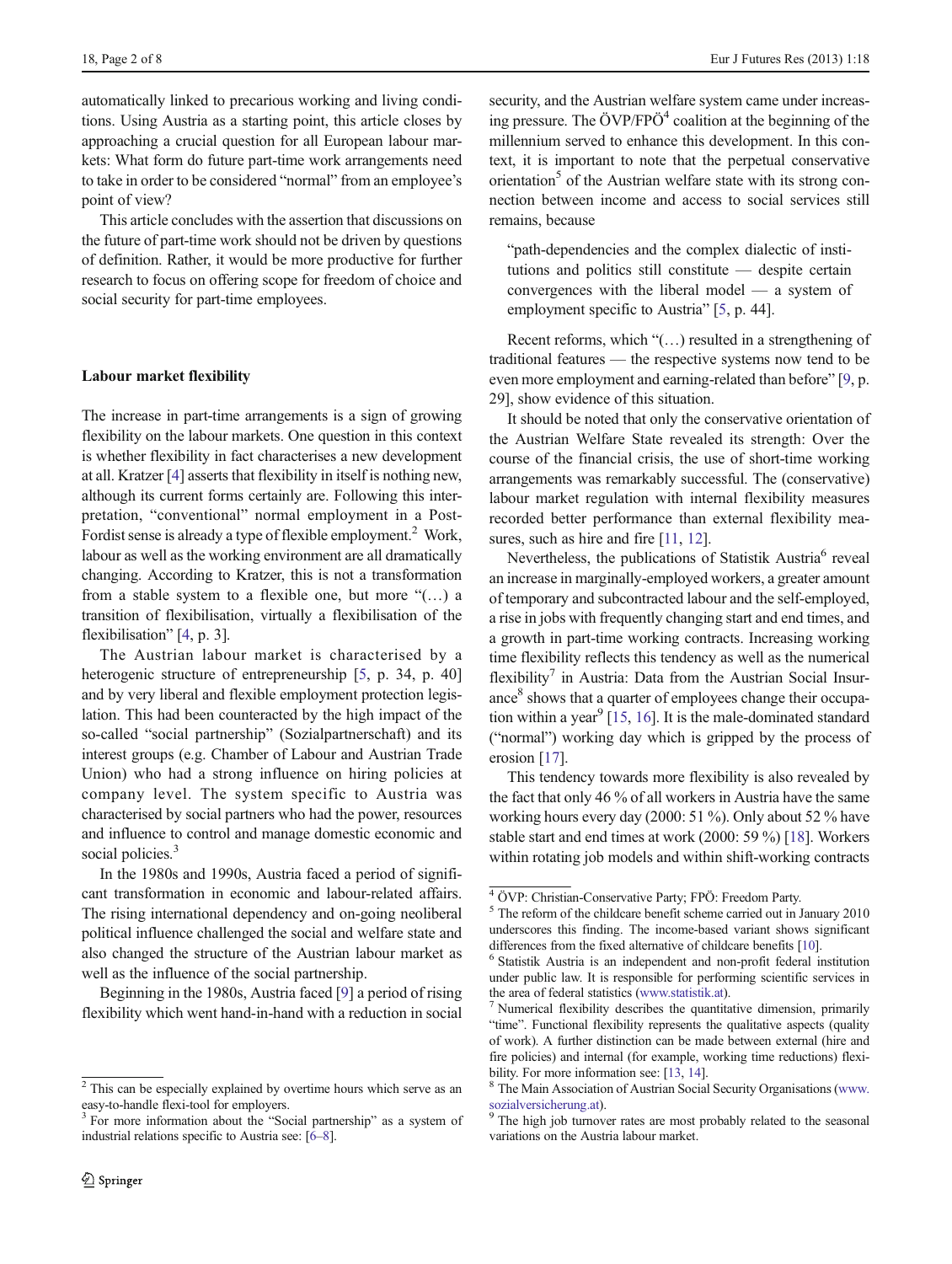increased from 15 % to 19 % between 1998 and 2008 [[19\]](#page-6-0). According to the European Commission, "it will come to a double-tracked development in which new forms of flexible and autonomous 'knowledge work' will coexist with repetitive and intense production systems" [\[20,](#page-6-0) p. 7].

The trend is obvious: Working conditions in the future will become more flexible. The task is to emphasise the positive aspects of this development for both the employers and the employees. Broadly speaking, "employers welcome work on demand" while employees favour "free time on demand" [[21\]](#page-6-0).

A return to common and old patterns of employment cannot be the answer to these developments: Clinging to old employment structures is akin to rejecting the reality, as is forcing the "total" flexibilisation of the labour markets. Promoting the "good" dimensions (emphasising work-life balance) of more flexible working patterns is the future challenge for labour relations. This, however, is no simple task: The European Commission is committed to the enforcement of more flexible working time arrangements by employers and companies [\[20\]](#page-6-0). The employee-orientated flexibilisation does not follow the rhythm of economic cycles. Other issues are also important: individual working time and work load composition, more space for personal and family-related obligations as well as for vocational training.

"(…) workers wish to have more working time flexibility, most notably those who have family obligations and those who are interested in better compatibility between family and career" [\[20](#page-6-0), p. 7].

From a normative employee-centric point of view, workers should not be forced into flexible working arrangements. Flexibilisation must serve as an alternative which guarantees social security equal to normal, full employment.

## Part-time in Austria

Using the most common classification, all working arrangements with fewer than 35  $h^{10}$  of work are considered parttime. In Austria, part-timers are fully included in the social system and fully integrated under labour law regulations $11$ : They are socially insured in the case of accidents, disease, and unemployment and also enjoy pension benefits. They are also integrated in the severance pay system. According to data from Statistik Austria, 44 % of women work part-time while only 9 % of men do so [\[23](#page-6-0)]. The overall part-time rate in Austria is around 25 %. The part-time working ratio of more than 80 % among woman is significant [[24](#page-6-0)].

Explanations for the rise in atypical working arrangements like part-time work — between 2005 and 2010, the part-time rate increased by 3 % annually [[25\]](#page-6-0) — range from people's new demands for working and living conditions to greater economic pressure and challenges. The reasons for part-time work in Austria differ between the genders: Almost four out of ten women mention family and care issues as reasons for working part-time, while only 4 % of men state the same. For them, vocational training is the most common reason for part-time work. Data from Statistik Austria shows that the lower the occupational qualification, the higher the part-time rate [\[24](#page-6-0)].

The hourly wage is lower than in a full-time job, and compared to other countries, many part-time jobs in Austria would fall under the classification of better paid full-time employment [[5\]](#page-6-0). Other problems that arise with regard to part-time work include a lack of career advancement opportunities and lower job security [\[26](#page-6-0), [27\]](#page-6-0). Part-time workers are often seen as peripheral workers and are given unfavourable working times [[28\]](#page-6-0).

Counting unpaid housework, parenting and fostering as work, part-time employed women work even more hours a week than fully-employed men. Women in Austria reach a weekly workload of up to 60 h [[18](#page-6-0), [29](#page-6-0)]. This could be an explanation for the results of the "Arbeitsklima Index"<sup>12</sup> in Austria which shows that most workers do not intend to move into a full-time job [\[18,](#page-6-0) p. 92] [[30](#page-6-0)]. However, surveys in Germany emphasise that women in particular want to have the right to move into a full-time job or work more monthly hours [[27,](#page-6-0) [31\]](#page-7-0). The fact that part-time employment is seen as a preferred arrangement under special circumstances and not as a permanent status is highlighted by the fact that 34 % of parttime workers view their job as a "workaround" and almost a third of part-time workers explicitly want to work more [\[32](#page-7-0)].

The development in the future expansion of part-time work will mainly depend on the following factors: Investment in childcare facilities and progress towards more flexible forms of employment (flexitime, working time accounts) will lead to a decrease in employed women working part-time but will increase the overall rate of employed women at the same time. Further development is also dependent on the acceptance of part-time work in society in general: If workers in higher positions work part-time more often, this will have an influence on the overall rate. The longer life expectancy as well as the improved health conditions of the elderly, who will work more during their retirement, will also have an impact on the part-time workforce. Taking into account a simple extrapolated trend of the part-time developments and the Austria-

 $\frac{10}{10}$  Until 2003, Statistik Austria classified part-time work as 35 h or less. Since 2004, self-evaluations are used. Eurofound uses the classification of 34 h or less.

<sup>&</sup>lt;sup>11</sup> The last important amendments to the Austrian Labour Law in this context were implemented in 2007 (also see Hinterseer 2011) [\[22\]](#page-6-0).

<sup>&</sup>lt;sup>12</sup> The "Arbeitsklima Index" is regularly conducted by the Chamber of Labour in Austria (Arbeiterkammer) to measure the subjective well-being of workers. For further information see: [http://www.arbeiterkammer.com/](http://www.arbeiterkammer.com/gesundheit/arbeitsklima.htm) [gesundheit/arbeitsklima.htm.](http://www.arbeiterkammer.com/gesundheit/arbeitsklima.htm)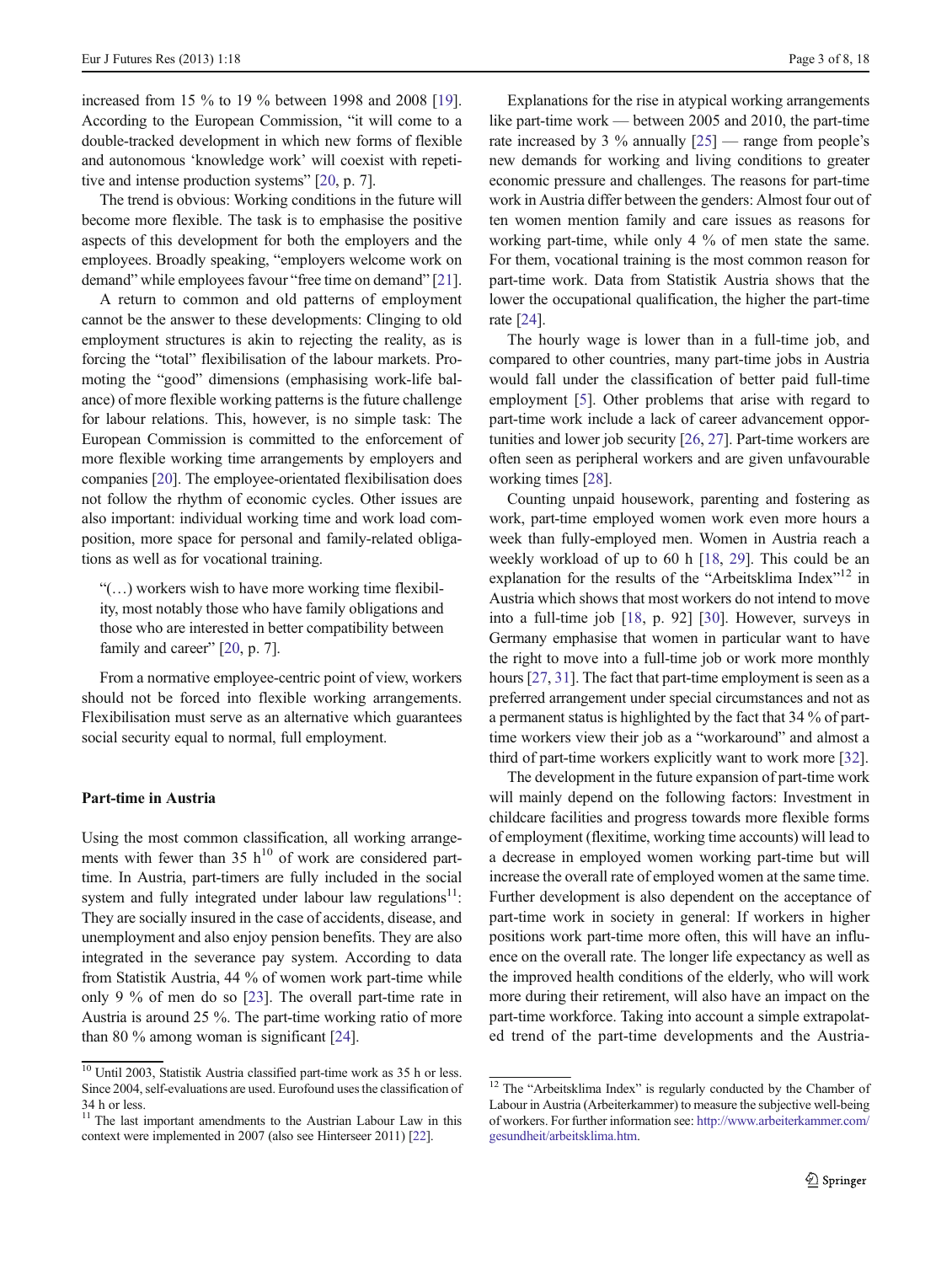specific parameters, a part-time rate of about a third is realistic in Austria for 2020 [[33](#page-7-0)]. In this context it should be noted that in the first half of 2010, a rise in part-time working arrangements was statistically related to a decrease in full-time employment while the unemployment rate declined slightly [\[34](#page-7-0)–[36\]](#page-7-0). It is also statistically proven that the rise in employment in Austria since 1995 exclusively stems from the growth in part-time work [[24\]](#page-6-0).

# Atypical? Precarious? Normal?

Analysing the European labour markets reveals that the rise in atypical work reflects an on-going neoliberal economic trend [\[37,](#page-7-0) [38\]](#page-7-0). Data show a rapid and permanent erosion of normal working contracts. "Normal" in this context means permanent and full employment with stable starting and end times, from Monday to Friday [\[39](#page-7-0), p. 3f]. Consequently, every work situation which differs from this definition is considered atypical. The increase in atypical work threatens the social system and its tax-based foundations, which relate mainly to the "normal" working classification. The adjective "precarious" is often used in connection with atypical working arrangements. Browsing the relevant scientific literature reveals the vagueness of the term. "Occasionally the borders between atypical and precarious become blurred in a synonymous equalisation" [[26](#page-6-0), p. 502]. Brehmer and Seifert [[26\]](#page-6-0) build some categories which help to define variables for precarious work. Working arrangements which are changed in the course of flexibilisation should be operationalised through the following dimensions: income, job security, employability and social security. The authors show that a combination, or rather the accumulation of these different dimensions, leads to precarious situations. But even with this categorisation of the problem area, defining what is precarious or not continues to be a complex issue. When it comes to subjectivity and the selfdetermination of workers to characterise precarious work, the concept becomes more vague and difficult to operationalise [\[26,](#page-6-0) [40](#page-7-0)]. Atypical work like temporary agency work or nonpermanent part-time work could, for example, serve as a starting point for a stable working situation and could therefore not automatically be defined as precarious work. In other contexts, such work could also lead to instability and social troubles.

Nevertheless, for a rising number of people, this leads to precarious working and living situations, and studies show that workers in atypical work situations face a higher risk of precarious working and living conditions [\[40\]](#page-7-0). The great increase in part-time jobs underlines these assertions. Compared to 1998, when 16 % of all employees were part-timers, almost a quarter of the work force is currently part-time employed in Austria. Open-end contracts are still in the majority, but the number of non-permanent contracts is

constantly growing [[29\]](#page-6-0). As a consequence, should part-time work be included in a group with the increasing number of marginally-employed workers, the greater amount of temporary and subcontracted labour and the self-employed, who are usually categorised as atypical?

More and more scholars argue that part-time work should no longer be seen as atypical employment (for Austria, see for example  $[41]$  $[41]$ .<sup>13</sup> As already stated, part-time work in Austria is socially and legally equal to full-time work. In line with this interpretation, almost 90 % of the workforce in Austria is currently "normally" employed.

Work is made precarious by special forms of flexibilisation. The labour market expert Marcel Finke defines the "rise in non-standard forms of employment" [[9\]](#page-6-0) as one of these developments. This includes all jobs without collective agreements. The number of such forms of employment is rising, but most of the workers are still embedded in collective agreements – also part-time work arrangements. Another form is the low-wage sector of the labour market. This sign of flexibilisation and especially of deregulation in the labour market is not only a problem for part-time workers: Almost 15 % of the full-time employed in Austria already work in a precarious low-wage sector. What actually leads to a risky situation for workers is the combination of atypical arrangements, like a non-permanent part-time job. It must be noted that the degree of precariousness differs between job branches: In Austria, for example, jobs in the tourism industry are affected most [[42](#page-7-0)].

To sum up, above all, fictitious self-employment ("Scheinselbständigkeit"), minor working contracts, temporary agency work and non-permanent part-time work are increasingly undermining labour law and social law regulations. These forms of work indicate a high rate of involuntary employment [[43](#page-7-0)]. Brehmer and Seifert [[26](#page-6-0)] investigated the correlation between atypical forms of employment (non-permanent, part-time work included) and the risks of precarious work for Germany. Their results demonstrate that the atypically employed are more at risk of working in a precarious situation than workers in a "normal" form of employment. The authors also claim that

"(i)t cannot be stated at all, that all these forms of employment are precarious per se. According to the analysed characteristics, the majority of atypically employed workers cannot be classified as precariously employed. The research neither implies that all normal working arrangements are free of precarious risks" [[26](#page-6-0), p. 516].

<sup>&</sup>lt;sup>13</sup> The literature on Danish flexicurity tends to assume that workers are in regular open-ended contracts, or, if not, that part-time or temporary contracts can be considered equivalent to regular employment [1, p. 18].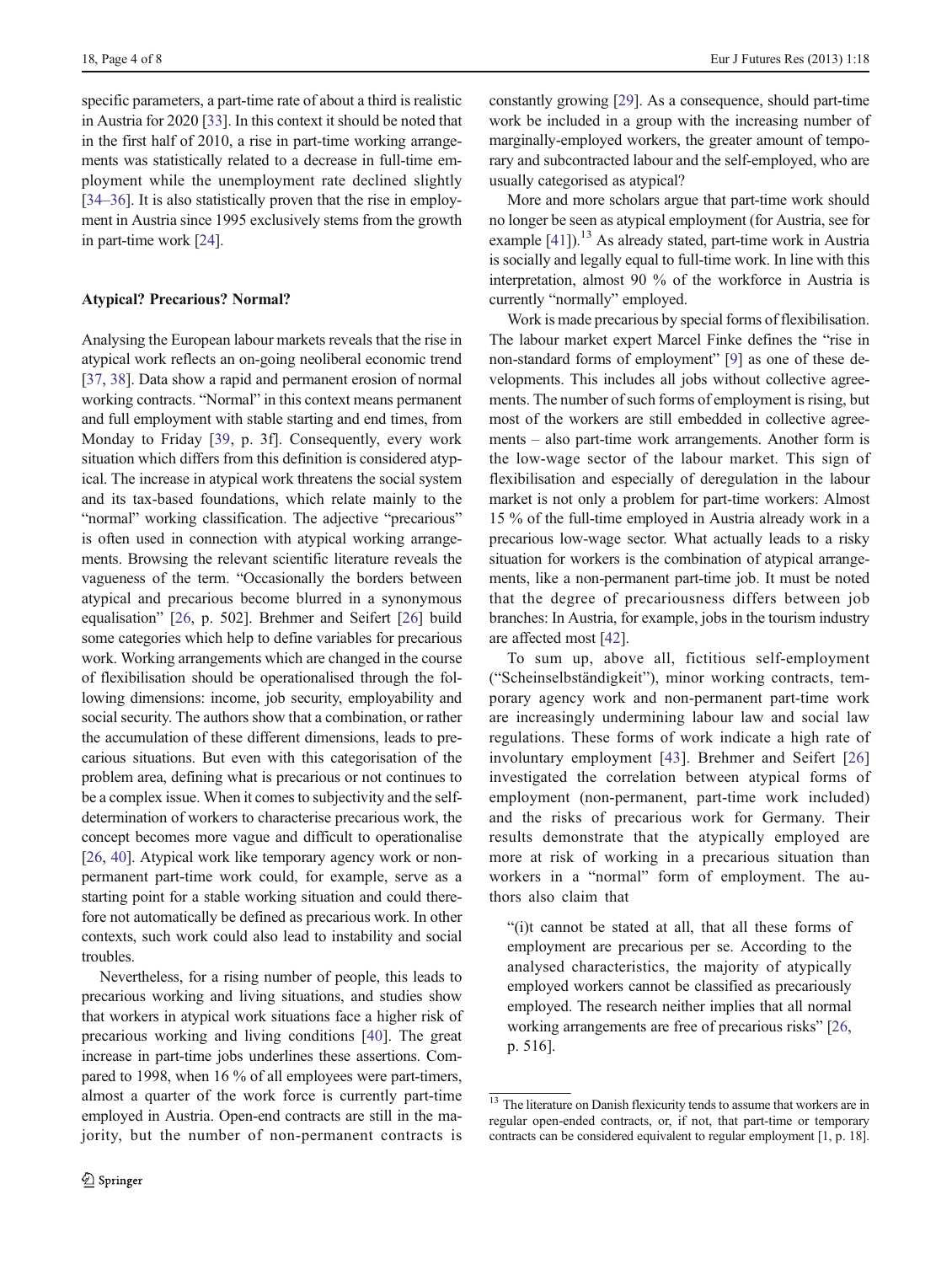Due to the full integration into the labour and social law regulations, holding part-time work in Austria is not a precarious situation for most employees. Generally, however, most problems arise in the future: In case of redundancy, unemployment benefits, severance pays and pension rates are lower in comparison to long-time full employment. Women in particular suffer in this context. The high part-time rate in combination with high divorce rates and the paternalistic orientation of the Austrian welfare state should be taken into account in this connection [\[5,](#page-6-0) [44\]](#page-7-0). Especially in Germany, against the backdrop of the Hartz IV reforms, non-standard forms of employment are criticised, as is part-time work. In statistical studies, all working contracts with 35 h or less are classified as part-time work. As a result, the variations of working hours are high, and differentiations between what is categorised under the term part-time work are essential.

# Policy pointers

Part-time work is a persistent trend on Europe's labour markets and reflects the development of deregulation and flexibilisation. Part-time work is mostly grouped under atypical work and therefore automatically connected with precarious working and living conditions: low wages, a low level of social security and a high rate of involuntary work [[43](#page-7-0)].

In labour market contexts, where these forms of employment differ significantly from the common social and legal setting, these assumptions are true. Adaptions to labour law regulations, such as in Austria, treat part-time work almost as equal to full-time work and thus challenge this connection.

Political decisions are needed to embed the increasing parttime arrangements into a modern labour market setting, in which flexibility is not only employer-driven but also flanked by reduced future risks. It is particularly difficult for political decision-makers to influence the quantitative development of atypical part-time work. On a qualitative level (social rights, labour law, wage issues), however, there is more potential for political influence in terms of "context governance" [[37](#page-7-0)].

The following list constitutes an initial attempt to propose political measures which are essential to disconnect part-time work from precarious working and living conditions. These policy pointers could serve as a starting point for further discussion and promote further in-depth research. As mentioned in this article, it is difficult to define what makes work precarious. The following policy pointers are based on the categorisation of Brehmer and Seifert [[26\]](#page-6-0).

## More employee-orientated flexibility

The common approach to work is changing. The boundaries between working time and private time are being blurred.

Work as one element of a complex life framework is more often seen as a major impact on the quality of life.

"The practice of  $(...)$  flexibilisation strategies often does not overlap with the wishes and needs of workers, because the opportunities for participation are small and there is little room for planning the daily routine" [\[45\]](#page-7-0).

Flexible working (time) arrangements are therefore increasingly gaining in favour. This trend will continue in the near future. This especially concerns those who face the task of combining family obligations with work duties. The increasing flexibility offers new potential for people to combine work and private spheres more sufficiently. Yet, as the German Trade Union (DGB) shows, the connection between these two spheres is not always promising [\[46\]](#page-7-0). The vague border between work, leisure, family and privacy is a major stress factor for employees. OECD studies point out the relationship between a successful work-life balance and familyfriendly working time arrangements [[47,](#page-7-0) [48\]](#page-7-0). Positive flexible arrangements are flexitime, working time accounts, trusted flexitime, opportunities for home-working, sabbaticals and different forms of leave.

The right to change from full-time to part-time and vice versa

This innovation from the Dutch labour market system should be at the core of modern labour markets with rising part-time work arrangements in Europe. It guarantees a better basis – especially for women – to combine childcare with professional plans.

Full inclusion in the social system and integration under labour law regulations

As mentioned in this article, in 2007, Austria made a big step towards the full integration of part-time work under social and labour law regulations. This should become European standard to avoid part-time marginalisation. The Netherlands has gone one step further and given these rights to marginally employed workers, too. Furthermore, the flexibilisation of working conditions and working time should always be connected with collective agreements and employee councils to reduce the risk of one-sided flexibility developments.

Breaking down traditional role models

Women — and this is a European phenomenon — dominate the part-time workforce. Therefore, it is crucial to break down traditional role models. In conservative welfare states such as Austria, women are usually associated with family and household issues while men are connected with job and career agendas. Highly-skilled workers and managers in part-time work are not socially-accepted enough and traditional family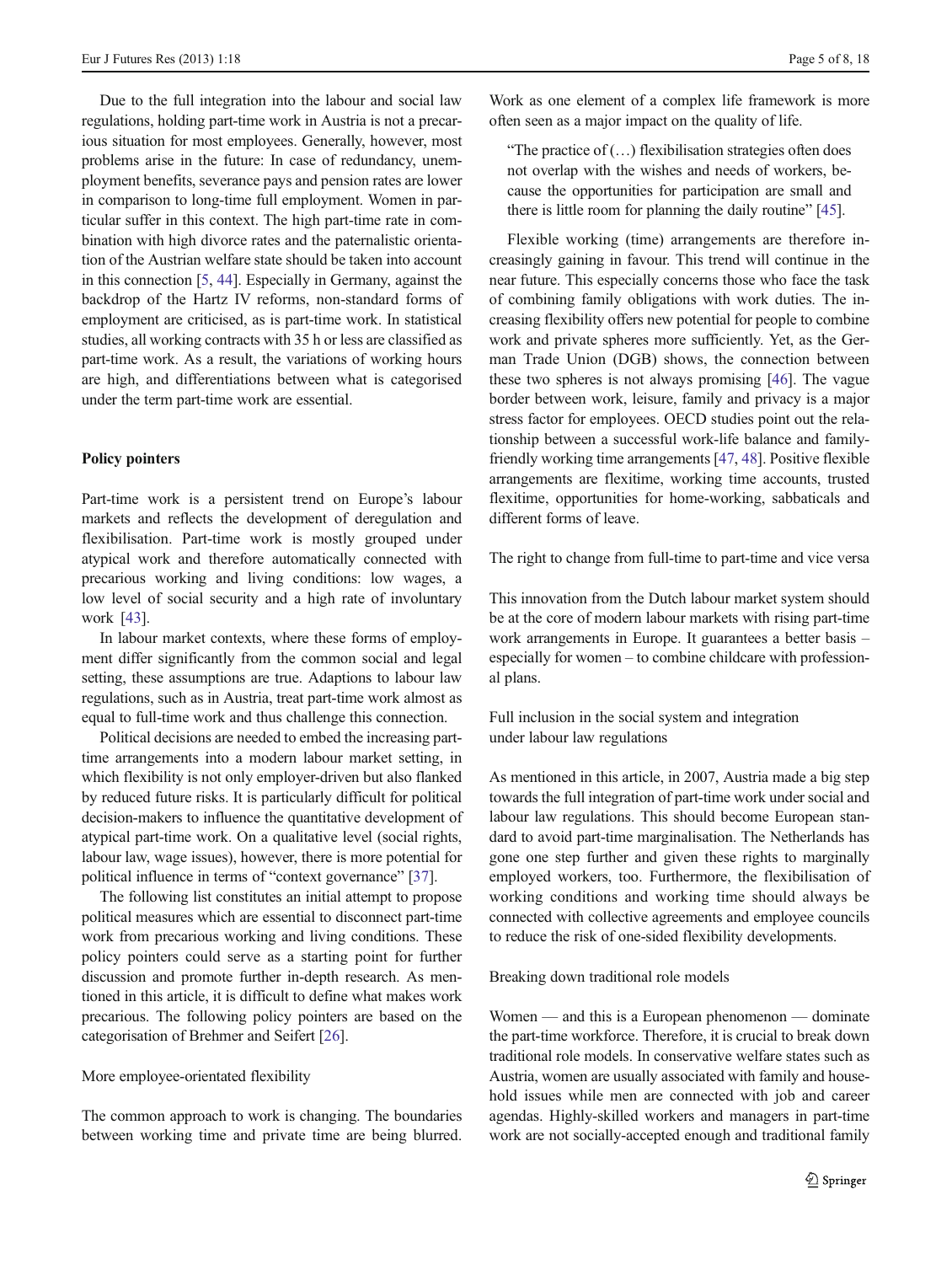roles still tend to be attached to women. The still high gender pay gap reflects this issue. The Dutch case shows the potential to change this mind-set with its remarkably high part-time rate among men (23 %; Austria: 9 %).

Mandatory parental leave for men between two and six months as well as extra wage increases for women<sup>14</sup> could help to challenge not only these role models but also the gender pay gap.

## Expansion of childcare institutions

Women not only frequently prefer part-time work because of the aforementioned high amount of unpaid work but also because childcare institutions are insufficient, too expensive or both in most of Europe.

On the one hand, more public funding is required for day nurseries, for affordable and local kindergartens and for allday schools. The exemplary child care system in Sweden is tax funded and has a maximum cost limit for parents to make child care affordable [[50](#page-7-0)]. On the other hand, social partners and political decision makers have to encourage employers to support their employees who have children. In Germany, we see, for example, an expansion<sup>15</sup> of on-site childcare facilities, which not only helps parents to combine work and family issues more easily but also brings advantages for employers and companies.<sup>16</sup>

Reduction in overtime, working time and non-permanent working contracts

Extra hours are an important flexibilisation tool for employers. A reduction in the high amount of overtime hours in Austria (about 350 million) [[19](#page-6-0)] would have positive effects on the labour market. This working time reduction would offer a new distribution for work. New jobs could be generated and part-time workers could increase their working hours more easily. Through a higher rate of taxation, overtime hours should be made more unattractive for employers and always be counterbalanced by compensation time or payments.

Part-time employment functions, like overtime (where Austria is leading the way in Europe), as a flexi-tool for employers. A general reduction in working time, like in Sweden, the Netherlands, Belgium and France, would be sufficient and could help to create new jobs [[53,](#page-7-0) [54\]](#page-7-0).

As mentioned above, combinations of atypical working arrangements increase the risk of precarious working and

living conditions. Part-time and/or non-permanent contracted workers should have a preferential right for applying for newly advertised vacancies within the same company.

Reducing the risks of future precarious conditions

As stated earlier, for most workers in countries where parttime work is socially and legally equal to full-time employment, working part-time does not automatically lead to a precarious situation. But in the case of unemployment or retirement, part-time work reveals its risks, especially in Austria with its strong connection between income and access to social services. For this reason, long-term part-time workers should benefit from higher severance payments as well as taxes for pension funds and unemployment benefits. To guarantee this, part-time workers should receive a plus on their pay-checks up to 10  $\%$ .<sup>17</sup> Once more the (state and strength of the) social dialogue is crucial: social partners could negotiate the actual amount of the extra payment as part of the wage rounds, depending on branches and their specific part-time distribution and renumeration. Such a step would help minimise social risks — for both voluntary and involuntary parttime workers — and reduce the flexi-advantage for employers to only hire part-time workers. Paying higher unemployment benefits for part-time workers, especially single parents, would reduce a plethora of social risks in this context, as would minimum wages. This issue should not only be discussed at a national level but, above all, on a European one.

Particularly when it comes to combined atypical working arrangements, such a bonus for special risk should be introduced. It could be paid as a lump sum on entry into the "risky" job or paid as a monthly wage add-on [\[40\]](#page-7-0).

## **Conclusion**

It is clear to see that part-time work is a current phenomenon of the European labour markets. It is a sign of the on-going trend towards the flexibilisation and differentiation of work. Categorised under atypical working arrangements, part-time work is often connected with precarious working and living conditions for employees. As shown in this article, under certain circumstances, this assumption can be true. The outlined trend toward more flexibility will continue, as will the struggle between employee- and employer-orientated flexibilisation.

In spite of these developments on the labour markets, conventional "normal" work remains the most common form of employment in Austria and Europe as a whole [[54,](#page-7-0) [57](#page-7-0)].

Work will not dry up, but will only be distributed differently: This conflict of distribution will be one of the specific

<sup>&</sup>lt;sup>14</sup> The Austrian Trade Union proposed such extra wage increases for

women in Austria in 2011 [\[49\]](#page-7-0).<br><sup>15</sup> From 2007 to 2011, company-based childcare increased by almost 50 % [51], p. 60.

 $16$  A representative survey amongst companies in Germany reveals economic advantages for companies with a family-friendly personnel policy and human resources management [[52\]](#page-7-0).

 $17$  The additional wage rate is based on the bonus for precarious work (temporary and subcontracted labour) on the French labour market [[55,](#page-7-0) [56\]](#page-7-0).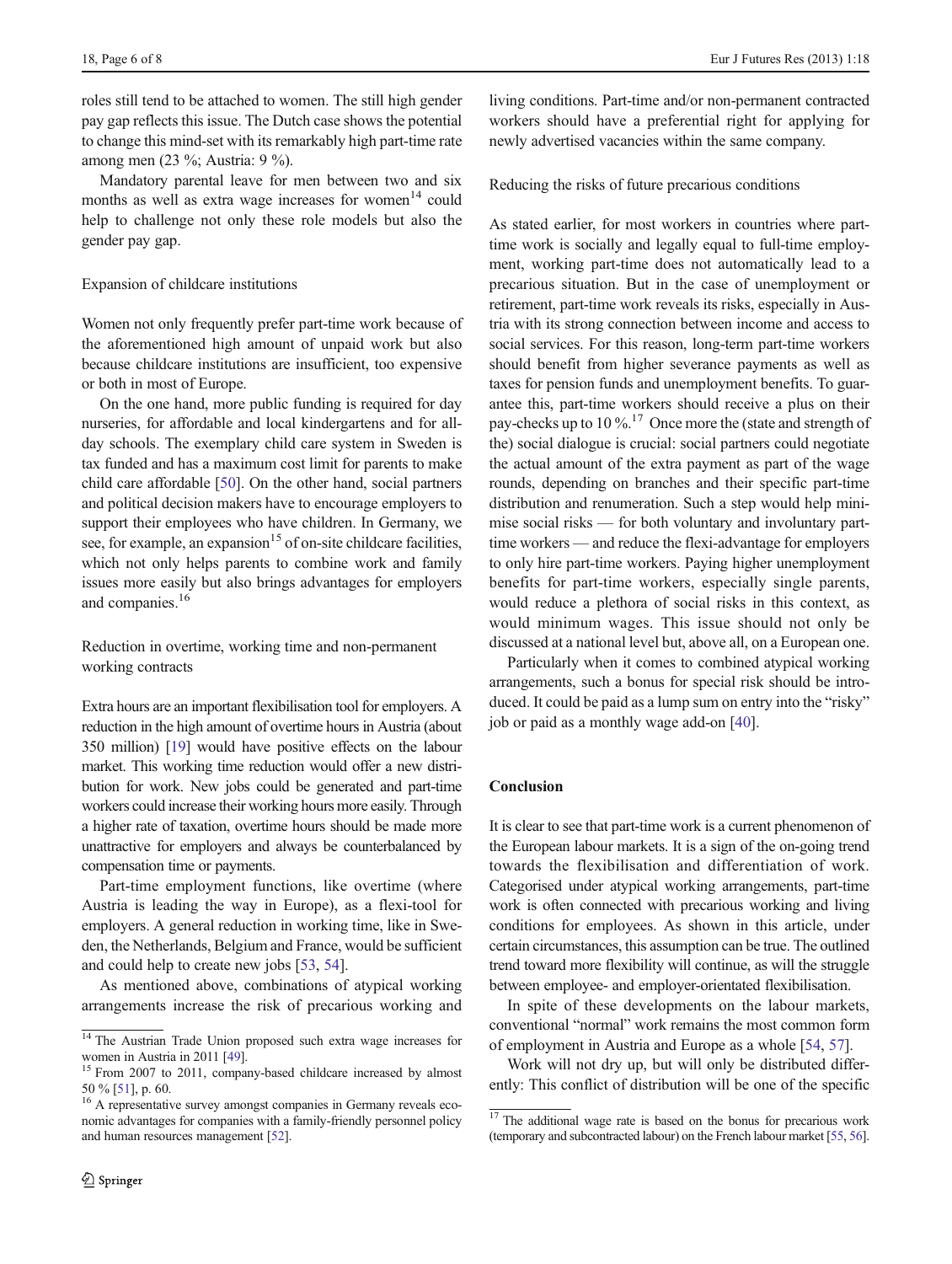<span id="page-6-0"></span>disagreements between labour and capital. And part-time work will be one of the major aspects of this discussion.

As Austria serves as the starting point for discussion, whether part-time work is defined as atypical work or not is not the crucial question. The social circumstances for individuals are much more important: Do I have the choice to work full-time or part-time, and if I choose the latter, am I socially protected? If the policies mentioned above are implemented, part-time work could be categorised under normal employment without any uncertainty.

In conclusion, "normal" should not refer to any relations to traditional working patterns. Instead, "normal" should be used for all working arrangements which guarantee a high amount of social security and individual freedom for employees. Flexible working time models need to adopt a more employee-friendly orientation, with more time-autonomy and self-determination being crucial to this. To achieve this goal, flexibility must be managed and controlled politically. As Rodgers (2007) points out:

"It is precisely this combination of institutions and policies which constitutes a social model. (…) While a wide variety of approaches may work in different situations, one important lesson from successful experiences in both Europe and elsewhere is the essential nature of broad participation and social dialogue in the process" [\[58](#page-7-0), p. 8].

The International Labour Organisation (ILO) defines the following five crucial dimensions for a proper working time: (i) healthy working time, (ii) family friendly working time, (iii) gender equality by working time, (iv) productive working time, and the very important dimension (v) choice and influence regarding working time [\[59](#page-7-0)]. For most of Europe's parttime workers, these goals are still far from being achievable.

Using the changes in the standard working conditions as a major benchmark for debate on labour market developments, researchers often "(…) speak almost exclusively of erosion and crisis rather than of change" [\[60,](#page-7-0) p. 41]. Therefore, the implementation of the proposed policies is the first step towards a shift to an employee-friendly modern and flexible labour market.

Open Access This article is distributed under the terms of the Creative Commons Attribution License which permits any use, distribution, and reproduction in any medium, provided the original author(s) and the source are credited.

## **References**

- 1. Eurofound (2012) 5th European Working Conditions Survey. Luxembourg
- 2. Boulin J-Y, Lallement M, Messenger JC, Michon F (2006) Decent working time- New trends, new issues
- 3. Seifert H (2007) Arbeitszeit- Entwicklungen und Konflikte. Aus Polit Zeitgesch 4–5:17–24
- 4. Kratzer N (2002) Thesen zur Flexibilisierung des Arbeitseinsatzes.
- 5. Hermann C, Flecker J (2010) Das "Modell Österreich" im Wandel. In: Hermann C, Atzmüller R (eds) Die Dynamik des" österreichischen Modells": Brüche und Kontinuitäten im Beschäftigungs-und Sozialsystem. edition sigma, Berlin
- 6. Tálos E (2008) Sozialpartnerschaft. Ein zentraler politischer Gestaltungsfaktor in der Zweiten Republik. StudienVerlag
- 7. Karlhofer F, Talos E (2000) Sozialpartnerschaft unter Druck. Trends und Szenarien. In: Pelinka A, Plasser F, Meixner W (eds) Die Zukunft der österreichischen Demokratie. Trends, Prognosen und Szenarien. pp 381–402
- 8. Tálos E (2005) Vom Vorzeige-zum Auslaufmodell? Österreichs Sozialpartnerschaft 1945 bis 2005. Sozialpartnerschaft, Wien, S:185–216
- 9. Fink M (2006) "Flexicurity" as a Concept for Welfare State Reform? Findings from an Examination of Different Welfare State Systems: Austria, Denmark and the UK Compared
- 10. help.gva.at (2010) Kinderbetreuungsgeld. [http://www.help.gv.at/](http://www.help.gv.at/Content.Node/8/Seite.080601.html) [Content.Node/8/Seite.080601.html](http://www.help.gv.at/Content.Node/8/Seite.080601.html). Accessed 12.02.2013
- 11. Bock-Schappelwein, Julia Mahringer H, Rückert E (2011) Kurzarbeit in Deutschland und Österreich
- 12. Herzog- Stein A, Lindner F, Van Treeck T (2010) Vom Krisenherd zum Wunderwerk? Der deutsche Arbeitsmarkt im Wandel. IMK Report 56
- 13. Wilthagen T, Tros F (2004) The concept of 'flexicurity': a new approach to regulating employment and labour markets. Tran Eur Rev Labour Res 10(2):166–186
- 14. Vodruba G (2008) Flexiblität und Grundeinkommen. In: Füllsack M (ed). transricpt, Bielefeld, pp 115–131
- 15. Guger A (2006) Arbeitsmarktflexibilität und soziale Absicherung. WIFO-Weißbuch: Mehr Beschäftigung durch Wachstum auf Basis von Innovation und Qualifikation. WIFO, Wien
- 16. Mahringer H (2005) Essays on child care costs and mothers' employment rates and on trends in job stability. Linz
- 17. Schmid T (2000) Arbeit und ihre Zukunft. In: Reichel R, Lesnik M (eds) Ist Arbeit sozial? Arbeit neu bewerten- Ein Lesebuch. ÖGB Verlag, Wien, pp 15–48
- 18. Eurofound (2007) Fourth European Working Conditions Survey
- 19. BMASK (ed) (2010) Arbeitsbedingungen in Österreich, vol Band 4. Arbeitszeiten und Vereinbarkeit. Sozialpolitische Studienreihe, Wien
- 20. Europäische Kommission (2010) Überarbeitung der Arbeitszeitrichtlinie
- 21. Popp R, Hofbauer R, Pausch M (2010) Lebensqualität-Made in Austria: Gesellschaftliche, ökonomische und politische Rahmenbedingungen des Glücks. LIT Verlag Münster
- 22. Hinterseer T (2011) Flexicurity in Österreich- Sozialpartnerschaft just renamed? Hamburg Rev Soc Sci 6(2):57–76
- 23. Statistik Austria (2013) Teilzeit, Teilzeitquote. Arbeitsmarkt
- 24. Wien A (2011) Teilzeitbeschäftigung in Österreich. Sozial- und Wirtschaftsstatistik aktuell 6/2011
- 25. Eichmann Hea (2010) Überblick über Arbeitsbedingungen in Österreich. Sozialpolitische Studienreihe, vol Band 4
- 26. Brehmer W, Seifert H (2007) Sind atypische Beschäftigungsverhältnisse prekär? Eine empirische Analyse sozialer Risiken. Zeitschrift für Arbeitsmarkt Forschung 41(4)
- 27. IAB (2011) Viele Frauen würden gerne länger arbeiten. IAB Kurzbericht- Aktuelle Analysen aus dem Institut für Arbeitsmarktund Berufsforschung 9/2011
- 28. Bundesministerium für Frauen und Öffentlichen Dienst (2010) Frauenbericht 2010. Wien
- 29. Buschak W (2007) Arbeiten in Europa Vergleiche Trends Perspektiven. WISO, Wirtschafts- und sozialpolitische Zeitschrift, Institut für Sozial- und Wirtschaftswissenschaften Linz 30(3):18–32
- 30. Arbeiterkammer Salzburg (2011) Arbeitsklima Index 2011, unveröffentlichte Ergebnisse